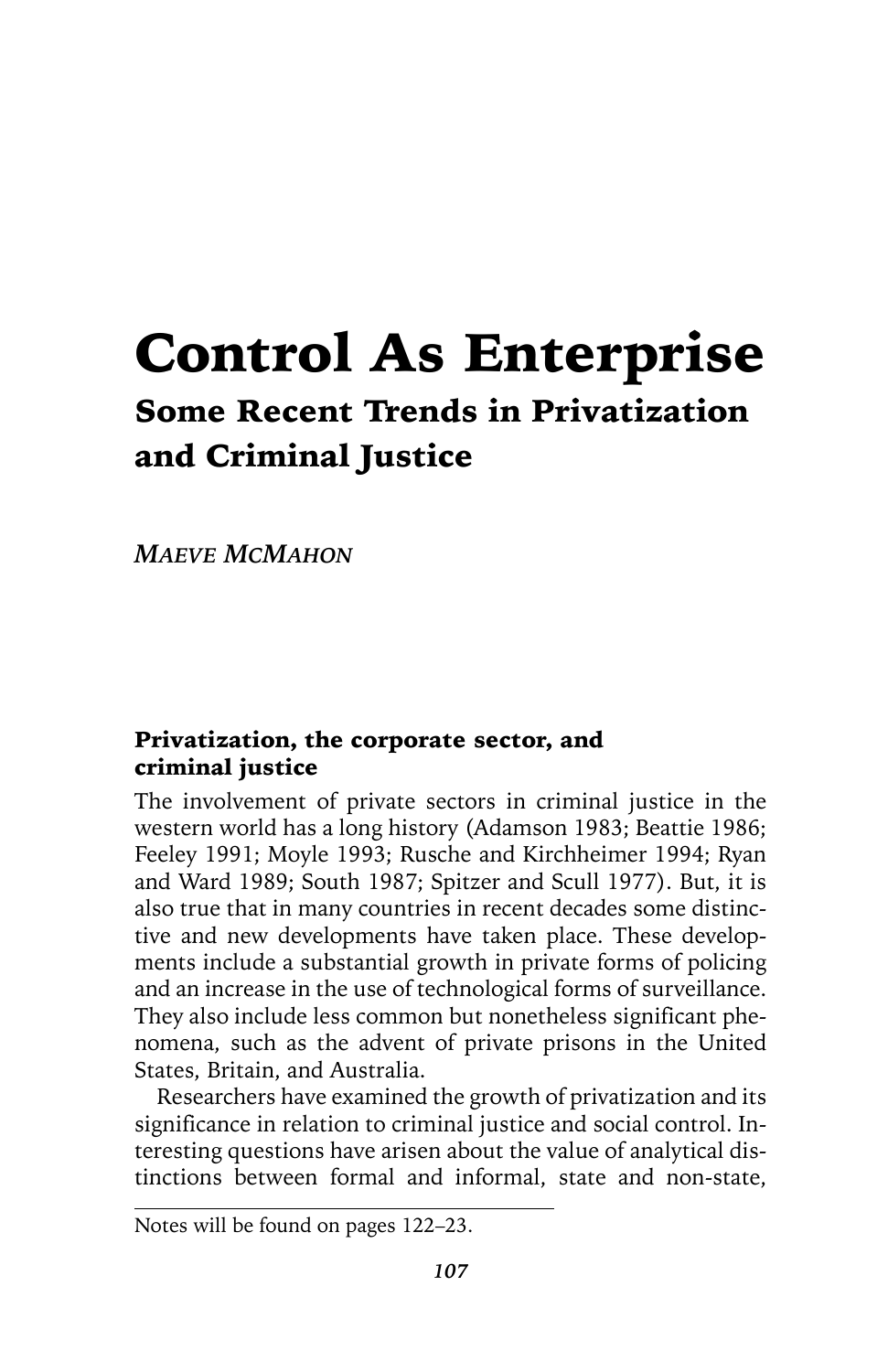public and private, and profit and non-profit. But it is now clear that such distinctions can obscure as much as they reveal. Researchers have also raised the question whether privatized forms of control—especially with respect to policing—should be viewed as adjuncts, alternatives, or hybrids in relation to state criminal justice systems. Authors have further raised issues about the importance of examining not only institutions of control (e.g., police) but also the more general processes (e.g., policing) of which they are a part (Boon 1993, 1995; Brodeur 1995; Carriere and Ericson 1989; Cunningham et al. 1990; Ericson et al. 1987; Fairchild 1994; Hoogenboom 1991; Johnston 1992; Lilly and Knepper 1992; Moyle 1993; Ocqueteau 1993, 1995; Robert 1988; South 1988; Shearing and Stenning 1983, 1987; van Outrive 1988).

This chapter will focus on *entrepreneurial* aspects of corporate and commercial involvement in privatization—especially in Canada and North America—and how the corporate private sector plays a part in helping to create a demand for its own services. My sensitivity to this issue has been raised by reading Christie (1994). My observations draw not only upon research but also upon my experiences in the early 1990s at senior levels of criminal justice ministries in Ontario, Canada. By recounting some of these experiences—specifically, situations where the private sector sought to sell various products to the government—the dynamics of privatization and the policy, political, and economic factors that are facilitating its expansion can be illuminated.

My analysis is anchored in the observation that privatization of control systems implies profit from control systems. In turn, the question arises: who profits, and at whose expense? While no definitive answer to this question can be provided here, it does seem that recent trends in privatization primarily benefit those who are already powerful and, specifically, those corporations that are gaining financially from the advance of privatization. Meanwhile, the traditionally less powerful—the poor and members of some racial minorities (who are the major focus of criminal justice and other control strategies)—may suffer most from the negative consequences of privatization. An examination of some corporate and commercial forms of privatization including attention to ideological as well as material issues elucidates these points.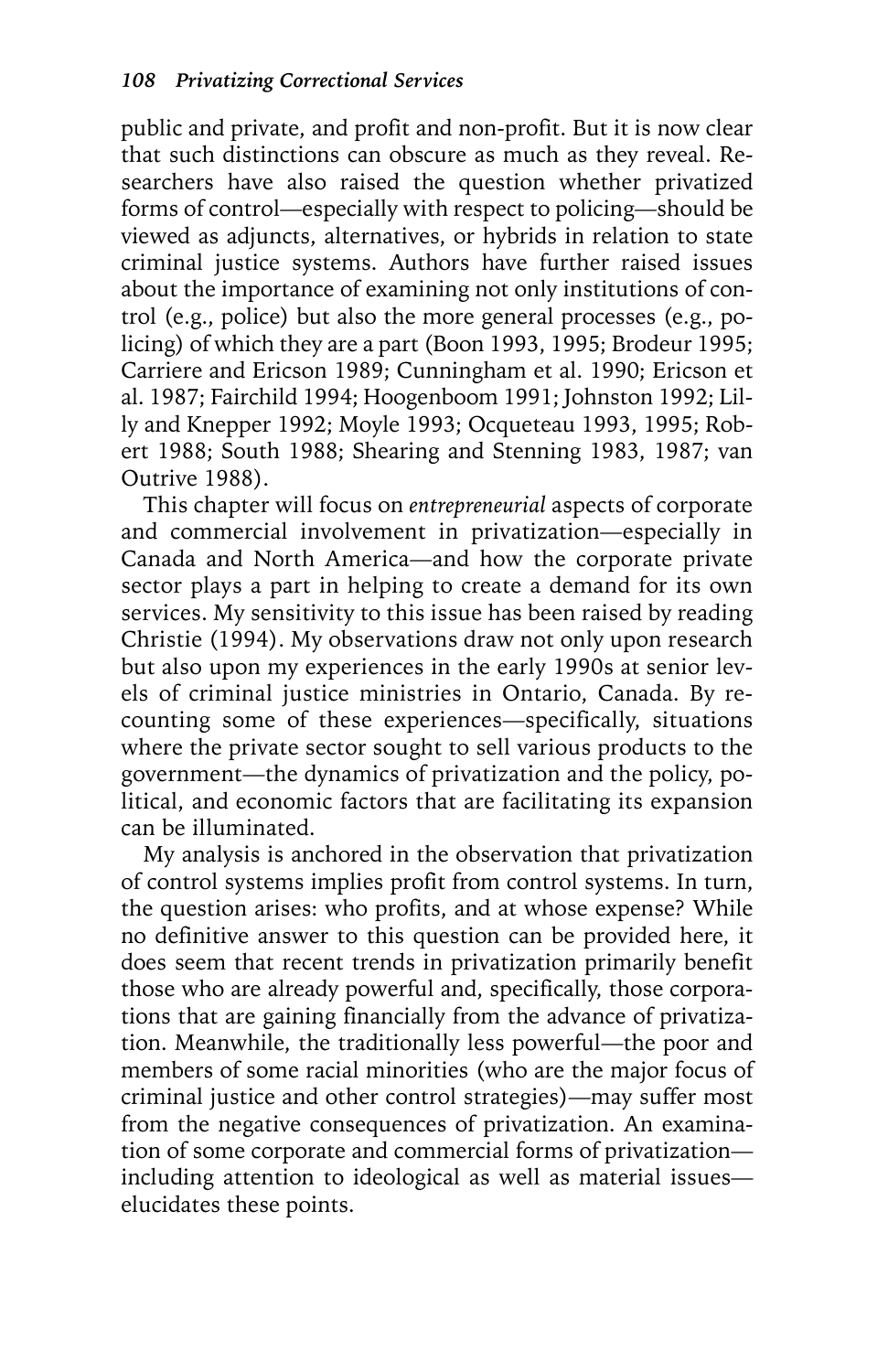#### Corporate involvement in criminal justice and control

#### *The sale of products to the criminal justice system*

Corporate and commercial involvement in criminal justice includes a range of activities and marketing strategies. The customers include other businesses, state and non-state organizations, and individuals. Perhaps the most thoroughly documented aspect of this corporate involvement is that of private policing. Many authors have documented the expansion and transformation of private policing in recent decades, and have examined the numerous sociological, legal, political, and human-rights issues associated with this phenomenon (e.g., Boon 1993; Fairchild 1994; Hood 1988; Hoogenboom 1993; Shearing and Stenning 1983, 1987; van Outrive 1988).

Another important, albeit less-documented, facet of corporate involvement in crime control is that of the sale of products to the police, corrections, and other sectors of the justice system. For example, corporations sell guns and chemical and other weapons to be used on suspects and inmates. They sell bulletproof vests and other protective clothing for criminal justice employees. They sell fire- and destruction-proof furniture for use in police stations and prisons. And they sell a wide range of technological products including phone and computer systems, identification and monitoring devices, and drug-testing kits. $1$ 

The prison sector provides a good example of how remunerative the criminal justice field is for the private sector. As Lilly and Knepper (1992) report:

[in one study] it was reported that by 1990 more than 160 different international, national and regional private firms advertised goods and services in the American Corrections Association's *Annual Security Issue and Buyers Guide* (*Corrections Today*, Vol. 52, No. 4, July 1990; Lilly 1991). Prison food service alone is a \$1-billion-a-year enterprise that is growing between 10 percent and 15 percent a year. (177)

In addition to providing goods and services to prisons—ranging from security equipment to laundry services—during the past decade, the private sector has also become involved in aggressively marketing their abilities in constructing prisons. Consider, for example, the following advertisement by Bell Construction company in *Corrections Today* (quoted in Christie 1994: 95-96):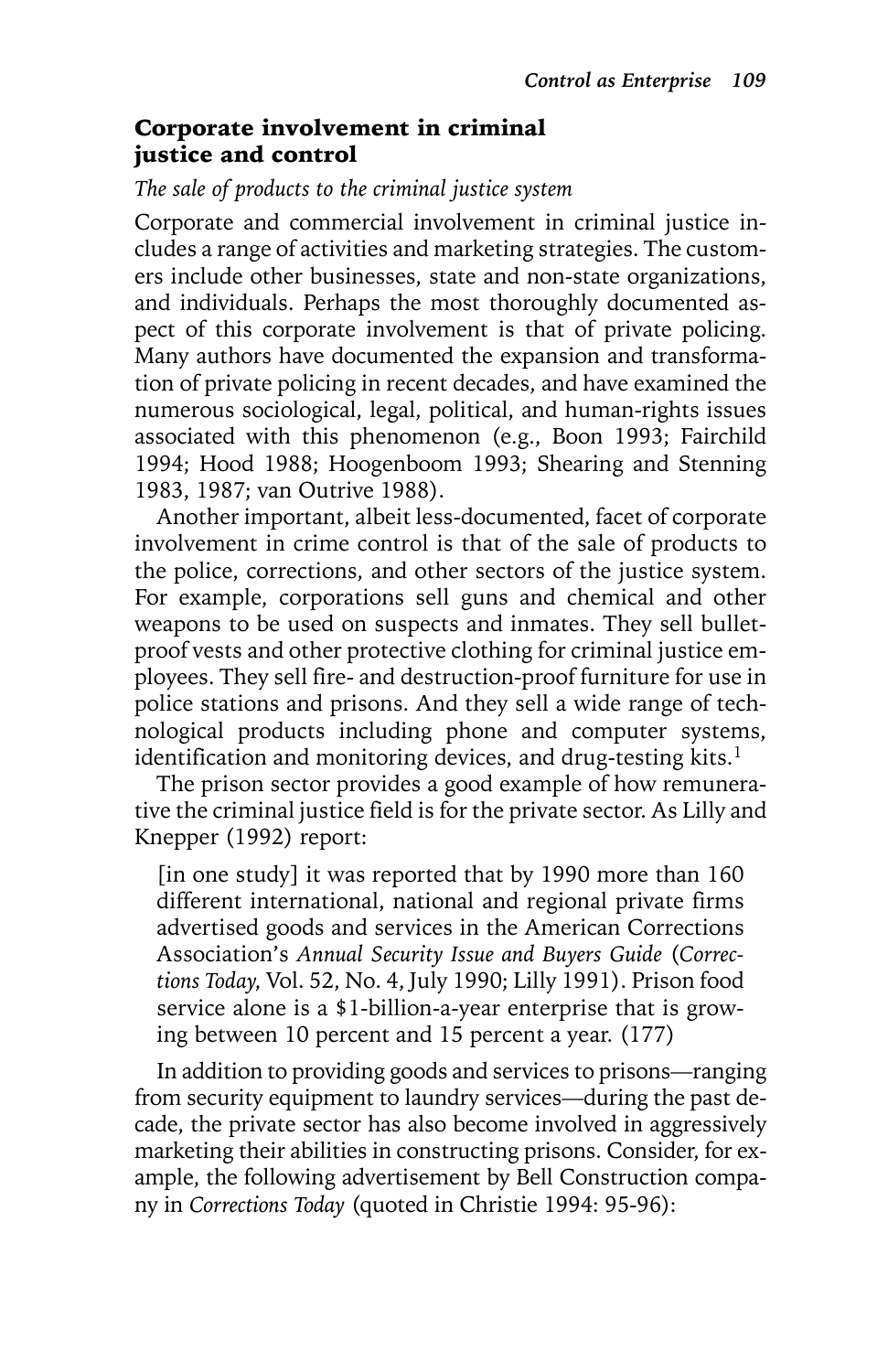#### **THE PROS ON CONS**

For more than 20 years we've been building. Building a reputation. Building a client list, and building correctional facilities. That's all we do, we build. And we do it well. Twentyfive correctional facilities worth \$300 millions have given us the experience, and now our clients call us the "pros."

Are you building or renovating a correctional facility? Are you interested in a design-built facility at a guaranteed price? If you're interested in finding out more about our experience, call . . .

By the early 1990s in the United States, the prison construction industry already amounted to US\$6 billion annually (Lilly and Knepper 1992: 177). Taken together with the demand by prisons for various goods and services, it is clear that "[p]ublic punishment is already big business for private companies" (177).

When it is considered that prisons in the United States have recently contained an average of over 1 million prisoners at any given time, and that many jurisdictions internationally are experiencing problems with overcrowding, it can be seen that the private sector's potential for profiting from the prison market alone is enormous.2 In this context it is important to note that the private sector is becoming increasingly involved not only in construction and the provision of goods and services, but also in the actual operation of custodial facilities. This phenomenon is most apparent with respect to the running of facilities for immigration-related detainees. It is now the norm in many countries for those incarcerated under immigration laws to have private rather than public personnel as guards. Meanwhile, private companies are working hard to expand their role in managing and running prisons. $3$ 

#### *Profiting from crime control—a cause for concern?*

No doubt some people feel that this involvement of the corporate sector in criminal justice should give little cause for concern. After all, it can be argued, crime really is a problem, and some resources must be devoted to dealing with it. Whether the state or the private sector provides policing, prisons, and necessary equipment and services, may not be seen as an issue, particularly given the private sector's claims that they can do what is needed more economically, effectively, and efficiently than the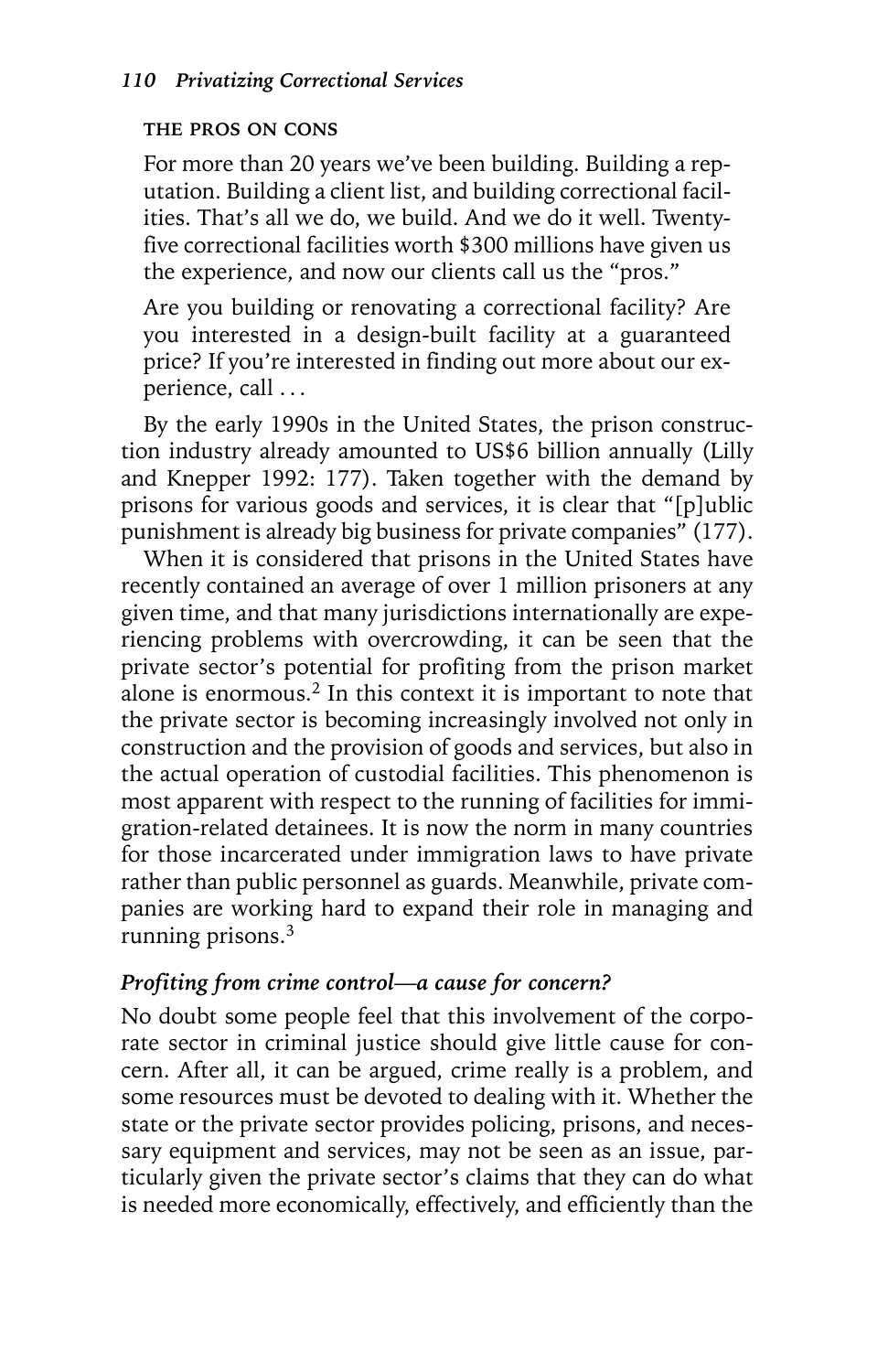state can. (For arguments supportive of the private sector's involvement in corrections, see Cikins 1994; Hatry et al. 1994; McCullough and Maguigan 1994; Taylor and Pease 1989; Thomas and Logan 1994).

While I agree that crime is a problem, and that resources are needed to respond to it, and to help people feel—and be—safe, it is highly questionable whether the provision of more security devices, and increased use of police and prisons, are desirable responses. My purpose here, however, is not to elaborate other, more preferable responses (but see Christie 1977; Hulsman and Bernat de Celis 1982; Mathiesen 1990; McMahon 1992; Miller 1996; Sparks 1994). My purpose is rather to raise concerns about the private and commercial responses that are increasingly occurring in practice. In particular, one of the questions that needs to be raised is whether the private sector, given its primary motivation of profit-making as opposed, for example, to any humanitarian concern with public safety or with social justice, tends to seek to supply resources that go beyond any demonstrated need or demand.

In short, the profit-making impetus of the private sector is such that it may be in its own interest to *create* demands in the absence of any real need. This applies not just in the case of corrections but in all spheres of criminal justice and control in which the private sector has an interest. One way to illustrate the private sector's interest in identifying needs is to provide a few examples from my own observations while working in criminal justice and witnessing approaches made by private corporations.

#### *The marketing of electronic monitoring to corrections*

Between November 1990 and April 1992, I took leave from the University to work as a policy advisor and executive assistant (i.e., political chief-of-staff) with two successive solicitors general and ministers of Correctional Services in Ontario.<sup>4</sup> It was part of my job to contribute to the policy-makers' debates about, and decisions on, proposals coming from various sources for the reform of correctional services.

When the New Democratic Party (NDP)<sup>5</sup> came into power in Ontario in the autumn of 1990, one of the first proposals for reform in corrections came from a private company attempting to sell electronic monitoring devices. Electronic monitoring typically involves offenders having to wear a wristband or bracelet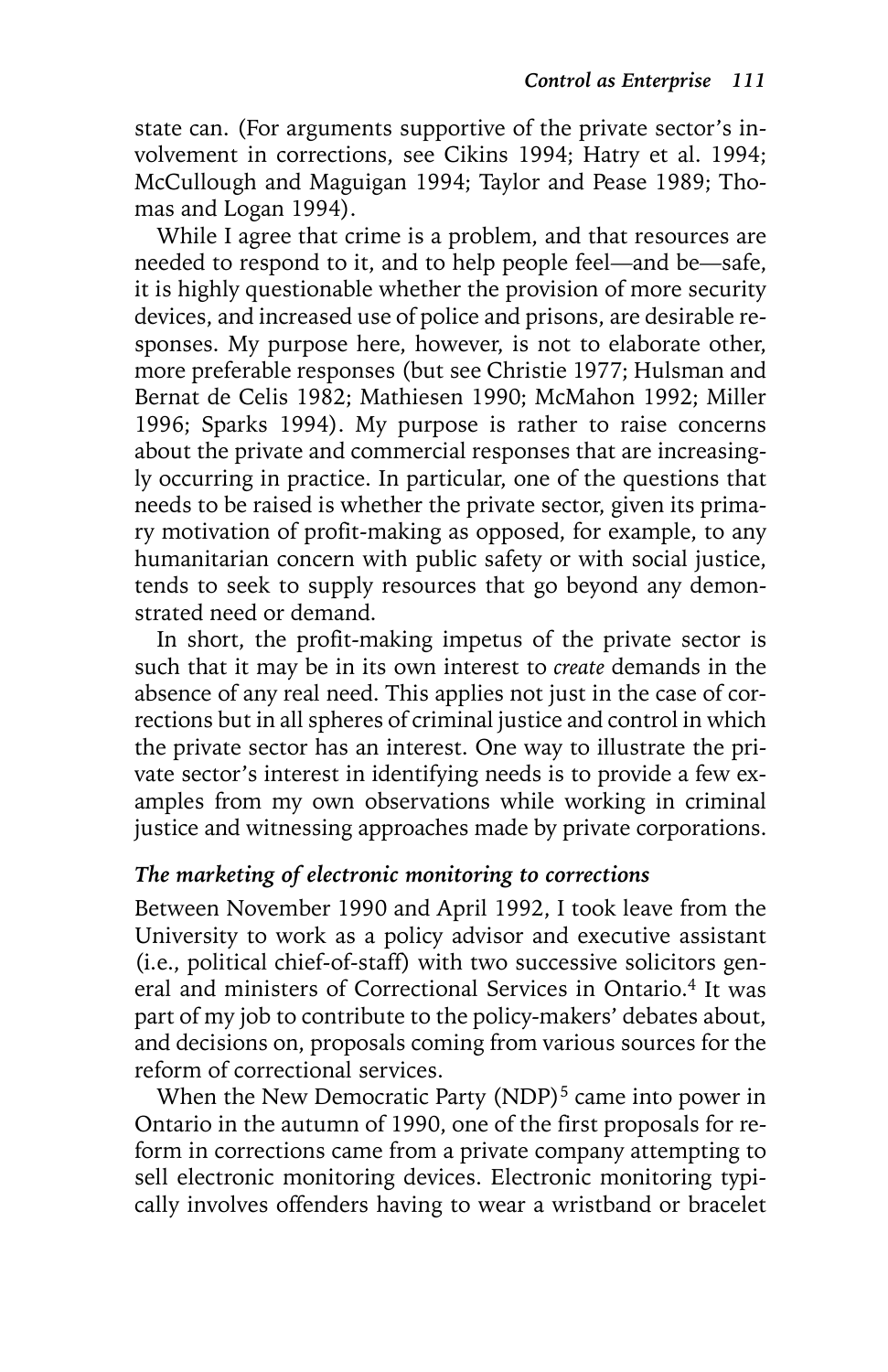through which their movements can be electronically monitored, and thereby circumscribed. As advocated by various companies, electronic monitoring can provide an inexpensive, effective, and humanitarian alternative to imprisonment: rather than keeping offenders in costly prisons, they can be released into a form of house arrest with the electronic monitoring device enabling the authorities to monitor that offenders are actually at home when they are supposed to be.

The logic of this argument is difficult to resist. The offender can still be confined, but in an inexpensive way that enables him or her to maintain family, and sometimes work, $6$  relationships and responsibilities. Electronic monitoring, it is argued, carries the promise of being an effective alternative to imprisonment. However, when one looks at the criminological literature on electronic monitoring, it becomes highly questionable as to whether or not electronic monitoring actually provides an alternative to imprisonment at all (e.g., Landreville 1995; Mainprize 1992; Nellis 1991). Specifically, the clientele appears not to be offenders who would have been imprisoned, but rather "low risk" offenders who would most likely have been released into the community anyway through, for example, the more longstanding community programs of probation and parole (a similar criticism can be made of other, more recently developed community correctional programs in western jurisdictions such as community service orders and victim-offender reconciliation programs). Because of this, electronic monitoring is not cheaper as authorities gain the expense of supplying electronic monitoring devices to offenders who would have been released anyway. Nor is it more humanitarian as, rather than removing people from prison, electronic monitoring subjects offenders released to the community to an additional control mechanism.

Whether electronic monitoring is more effective than other approaches in reducing recidivism is also open to dispute. There is little evidence that those released to the community under intensive forms of surveillance are less likely than those released with minimal surveillance to re-offend. Indeed, put crudely, it appears that the more intense the conditions and surveillance under which offenders are placed in the community, the more likely they are to end up in prison again.

One of the reasons for this is that community programs such as probation and parole often carry conditions for the offender, the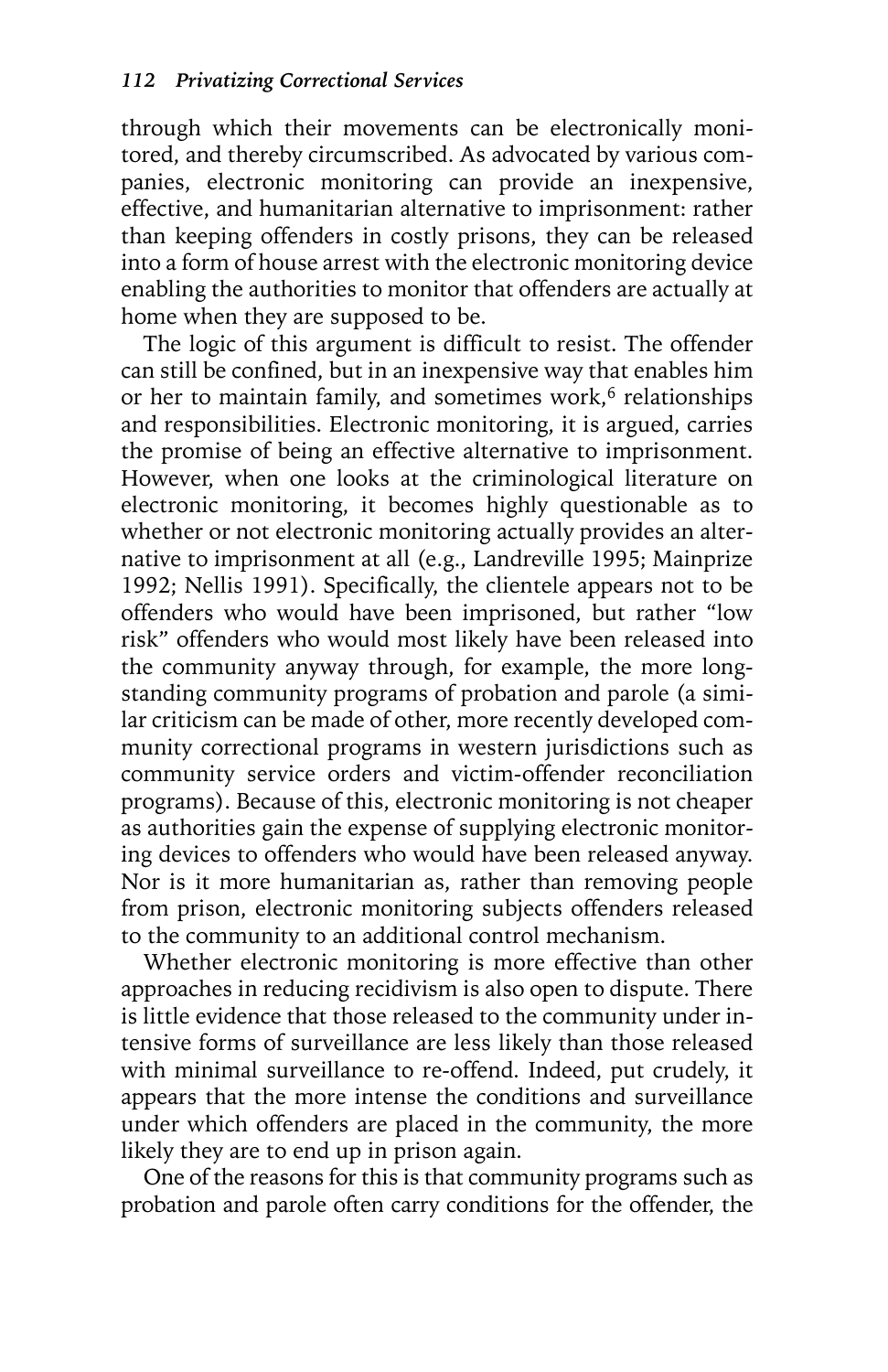breaching of which is not a criminal offence, but which still may result in the offender being sent (or returned) to prison. For example, offenders on probation or parole may be instructed not to communicate with their friends, not to drink alcohol, not to take drugs, and to maintain a curfew, to make financial restitution, or to undertake community work. The larger the number of such conditions, the greater the possibility of their violation. In light of this, some offenders (in Canada) have expressed their preference to serve their complete sentences in prison rather than being released earlier with such a wide range of conditions to be fulfilled.<sup>7</sup>

In short, while electronic monitoring is beneficial for the companies who profit from its sale to correctional systems, this appears to be at the cost of offenders (who are considered to be low-risk with respect to their probability of re-offending) being subject to additional control measures. There is no evidence of any contribution being made to overall public safety. Companies promoting electronic monitoring appear to be trying to create, rather than respond to, a need.

Meanwhile, none of the above addresses fundamental issues about the ethics of physically attaching electronic monitoring devices to the bodies of offenders. Many researchers on privatization (myself included) feel distinctly uncomfortable about advocating such a personally intrusive form of technological surveillance. Nor is it reassuring to learn that, "[i]n some eyes, a true 'electronic incarceration' would involve active restraints, such as a remotely applied zap of electricity, for better control of an offenders [sic] behavior" (Hoshen et al. 1995: 2).

As it happened, the minister with whom I was working was opposed in principle to electronic monitoring and the company attempting to market the product was unsuccessful. With another person in the position of minister—especially one unfamiliar with debates concerning the effectiveness of alternatives to imprisonment more generally—it would have been rather difficult to argue against the persuasive marketing techniques of the company as they praised the virtues of their electronic monitoring product in terms of its purported economies, effectiveness, and humanitarianism.

Indeed, when a new government was elected in Ontario in 1995, one of their first announcements with respect to corrections was that they would be introducing the use of electronic monitoring. It appears that companies marketing the product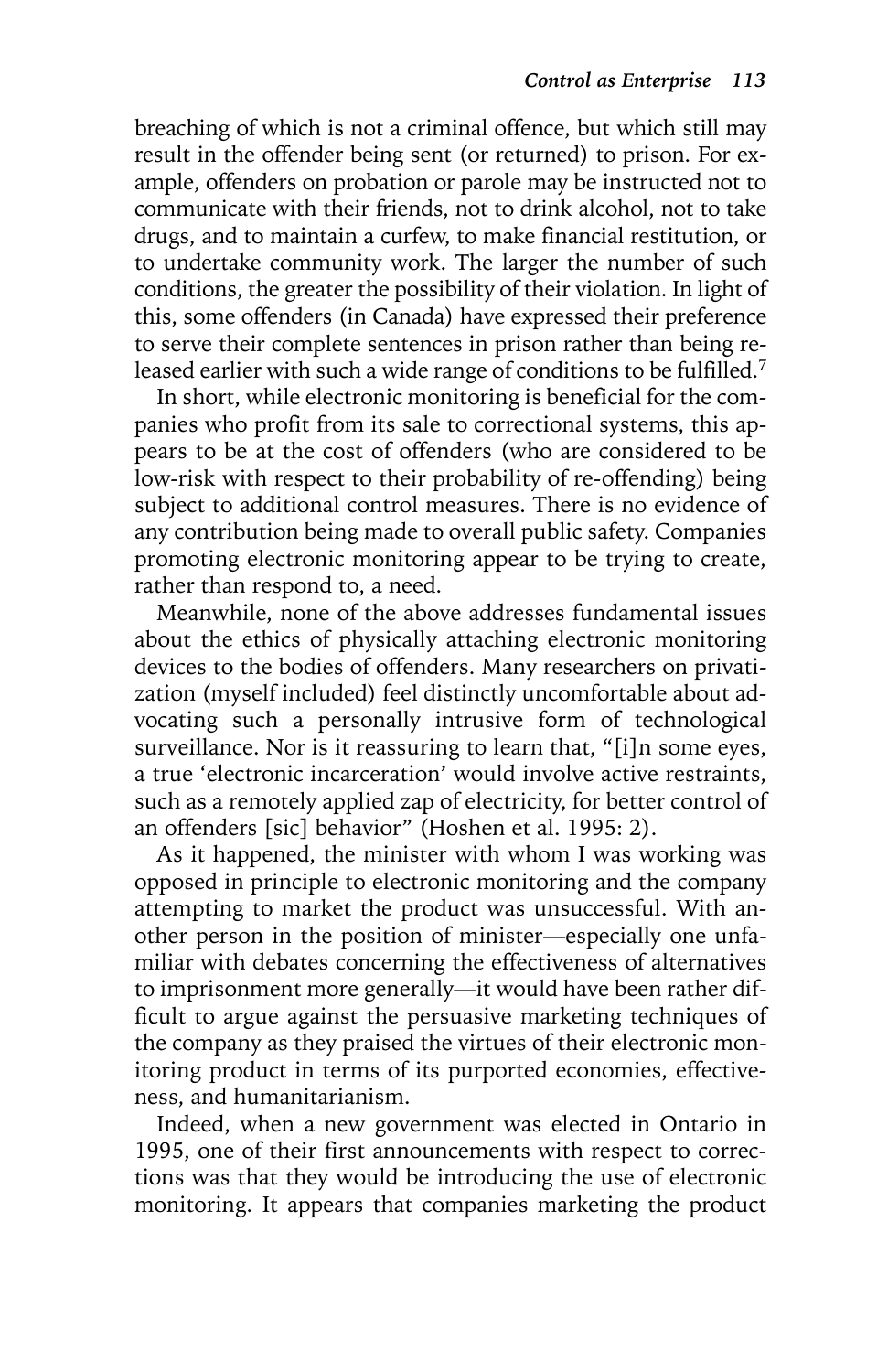are poised to market their devices when politically opportune moments present themselves. Moreover, when the vendors put their emphasis on the economies and efficiencies (as opposed to the humanitarian aspect) of electronic monitoring, one can see that its appeal to governments that are both fiscally cautious and tough on crime must be difficult to resist.

In Ontario, the government's decision to implement electronic monitoring was intertwined with their decision to close halfway houses. A fiscal and punitive—rather than humanitarian orientation underlies their strategy. This is evident in the new minister's repeated statements that halfway houses are a form of "subsidized housing" for people released from prison, something that he feels the government should not provide.

The closure of halfway houses in Ontario and the implementation of electronic monitoring mark some important transitions in privatization in corrections. First, the closure of halfway houses signals the government's move away from "doing business" with non-profit community-based groups, which ran many of the houses, and toward the corporate, commercial, and for-profit private sector. Second, the decision signals a reduced role for people in supervising offenders, in favour of a reliance on technologically based control.

#### *The sale of* **Capsicum** *to police*

Another difficult scenario arose in the early 1990s when the ministry of the Solicitor General was approached by private-sector sources who were aggressively trying to market *Capsicum* for use by police officers. *Capsicum* is a form of pepper that, when packaged in a can and sprayed, has the effect of totally immobilizing its human target. Given that *Capsicum* is based on a natural (rather than a chemical) source, and that its use leaves no trace on the victim's clothing or body, it might somewhat facetiously be described as an environmentally friendly form of *Mace*!8

In Ontario, corporate efforts at marketing *Capsicum* to police forces and the government were made during a politically volatile moment in police-community relations. During the late 1980s and early 1990s, a series of shootings by police had occurred. These shootings resulted in a number of serious injuries and deaths of civilians. While in some of these situations one could see the police rationale for drawing their guns (e.g., where an assailant was holding hostages and/or threatening to kill someone),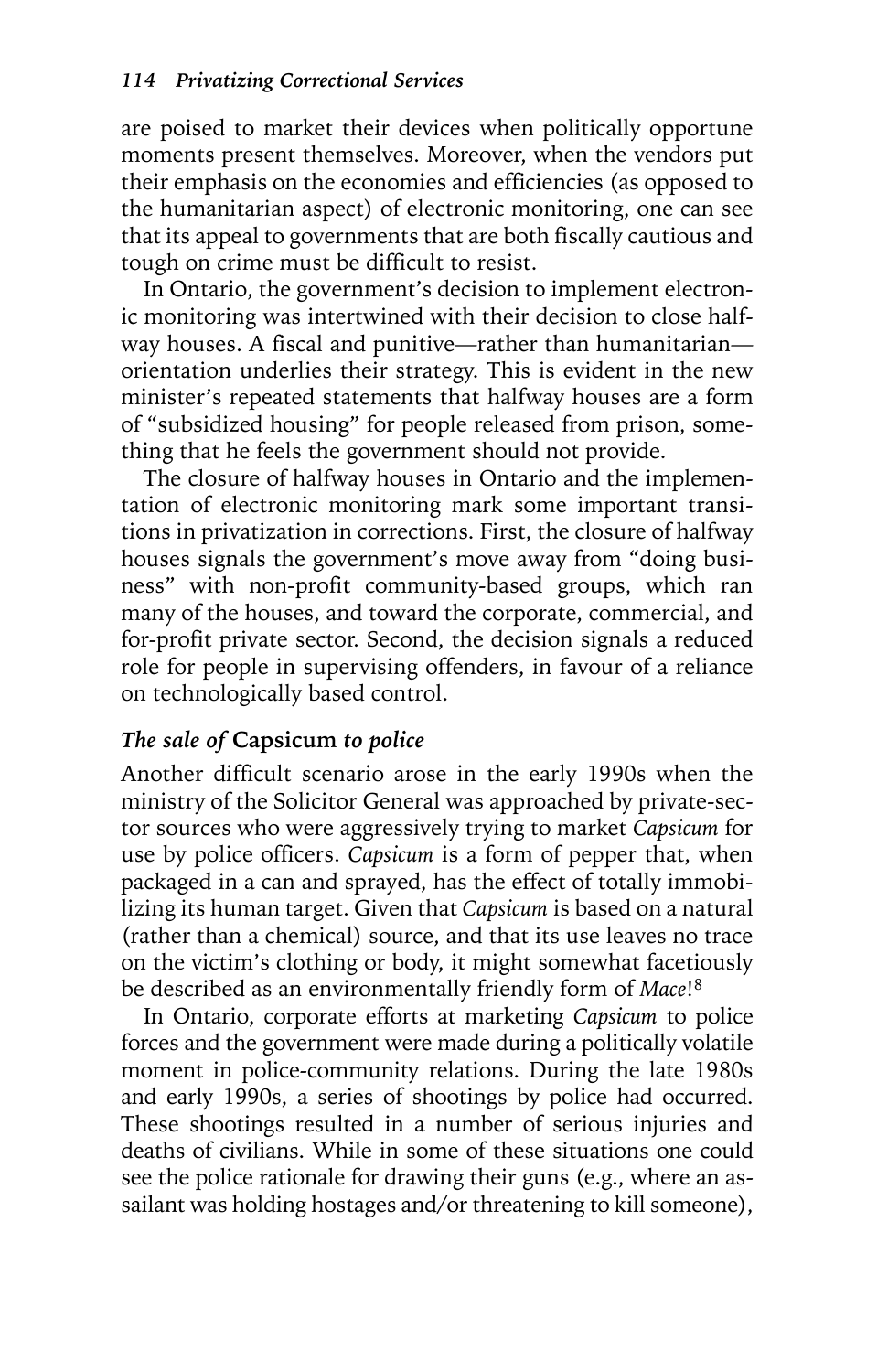there were also too many situations where no such rationale or provocation was obvious. Most disturbing in such cases was that a pattern seemed to be emerging whereby the victims of police shootings were black males without firearms and, in some cases, apparently without any knives or other weapons at all. Minority and civil-libertarian groups were vociferously complaining to the police and government and calling for educational, administrative, and other strategies to curb police use of their guns.

It was during this heated political climate that the vendors of *Capsicum* made their arguments about its benefits. Specifically, the claim was made that if *Capsicum* were made available to police officers, their tendency to rely on their guns would be reduced: given *Capsicum*'s ability to immobilize its victim totally, the police would have ample opportunity following its use to adequately restrain allegedly dangerous suspects. *Capsicum*, it was claimed, was a new and environmentally friendly weapon whose use could only have benefits for everybody concerned.

Not surprisingly, outsider police reformers along with police officers and administrators were almost universally in favour of this new weapon. Media reports on the issue were favourable to the use of *Capsicum*. Both newspapers and television carried images of, and accounts from, individual officers who had voluntarily allowed *Capsicum* to be used on them to demonstrate its incapacitative effects. Meanwhile, cost, one of the usual barriers to reform, was at least partially removed as those selling *Capsicum* offered to supply it free of charge for use on a trial basis.

While the arguments in favour of police use of *Capsicum* are compelling, we should be cautious in accepting its almost universal acclaim. In the first place, there is a long history of police claiming that problems of crime-fighting, and of control over police officers themselves will be solved with the adoption of one or another new technological method.9 As each methods fails, calls for, and claims about, some new method follow. It is also problematic that the marketing of *Capsicum* to police forces was ultimately founded on the claim that its introduction would result in a reduced use of firearms by the police. Although *Capsicum* had been available to some police forces in the United States for years, no concrete evidence was provided to substantiate this claim. In the absence of such data, belief in the advantages of *Capsicum* was based more on optimism and faith than on information and knowledge.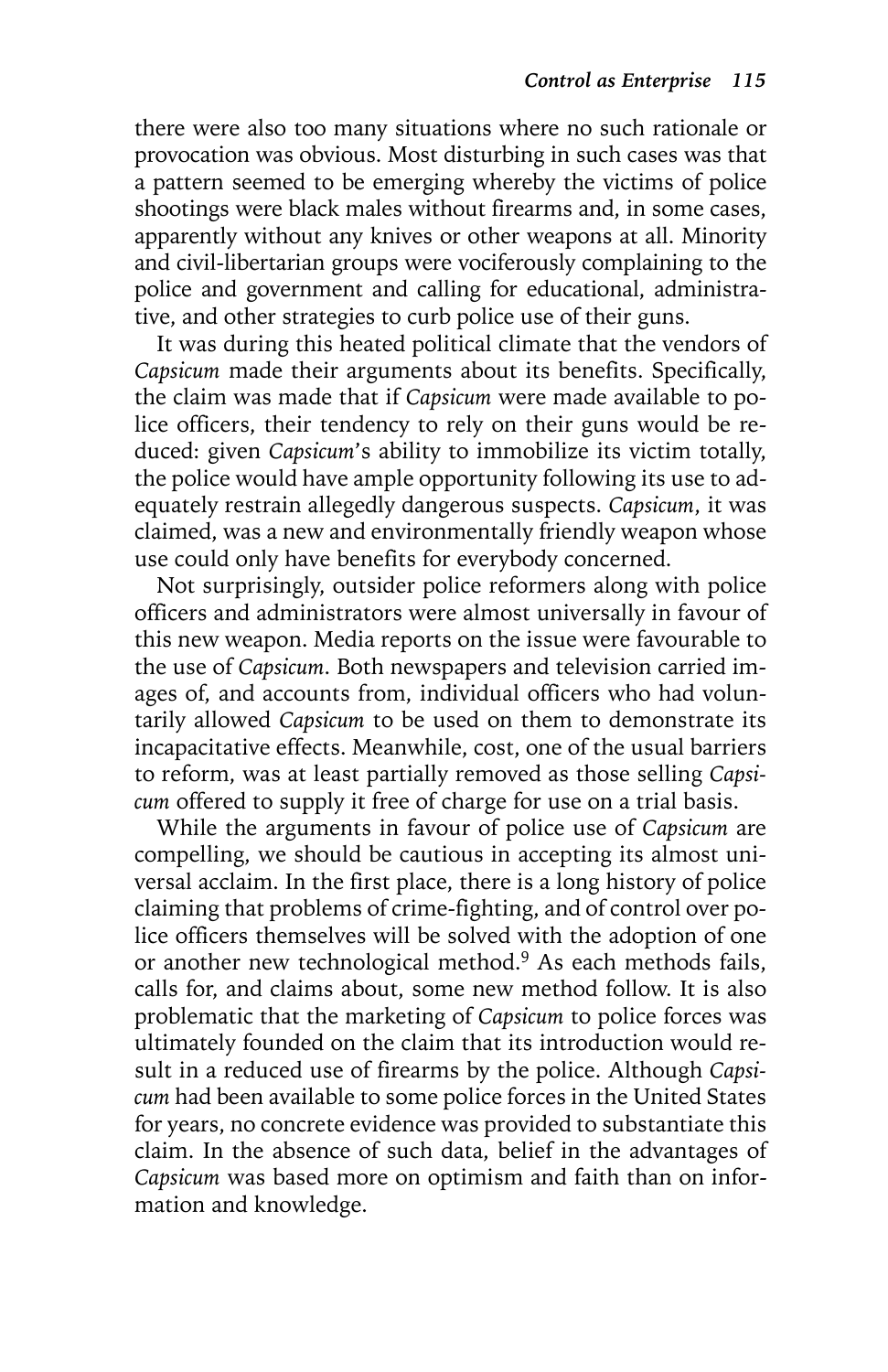Some might argue that the advantages of *Capsicum* are so obvious that no scientific inquiry is necessary. Indeed, it is true that, as with many other products marketed by the private sector, it seems far easier to make the case *in support* of them than one *against* them. Nevertheless, in addition to the cautions above, I would also draw attention to police use of *Capsicum* on Rodney King during his apprehension and beating in Los Angeles. As the Rodney King case may symbolize, providing *Capsicum* to police officers may simply enable them more easily to abuse their powers over suspects in certain situations, rather than constraining them in their use of firearms.

One might draw a parallel between the problems with electronic monitoring and those with *Capsicum*: the private sector claims that electronic monitoring will be used instead of imprisonment but, in practice, it appears to be used as an addition to pre-existing community correctional control mechanisms; the private sector claims that *Capsicum* will be used instead of firearms but, in practice, it may be used as an addition to police officers' pre-existing arsenal of batons, guns, and other weapons.

Raising cautionary observations in the course of discussion of *Capsicum* in Ontario was taken as reform heresy! Any suggestion that the provision of *Capsicum* to police officers might be accompanied by withdrawing some of their firearms was also treated with derision. As with other areas of police reform, the fundamental issue, namely, the willingness of police to draw and use their guns in certain situations, was not confronted head on, but was averted by making changes in matters of management, administration, $10$  and the provision of this new "environmentally friendly" weapon. The police authorities were facilitated in this by the private sector's skilful translation and articulation of a real need (for the police to reduce reliance on their firearms) into a demand for the product of *Capsicum* that they could deliver.

In short, where the sale of *Capsicum* to police forces is concerned, private corporations again have the ability to make a substantial profit, and at the cost of civilians becoming potential victims of a new police weapon. Moreover, this weapon may be one whose use victims will find particularly difficult to challenge, given that *Capsicum*, unlike *Mace*, leaves no trace and thereby no lasting evidence that an assault by police actually took place.

In Ontario, the outcome was that, in face of overwhelming support for the introduction of *Capsicum*, the second minister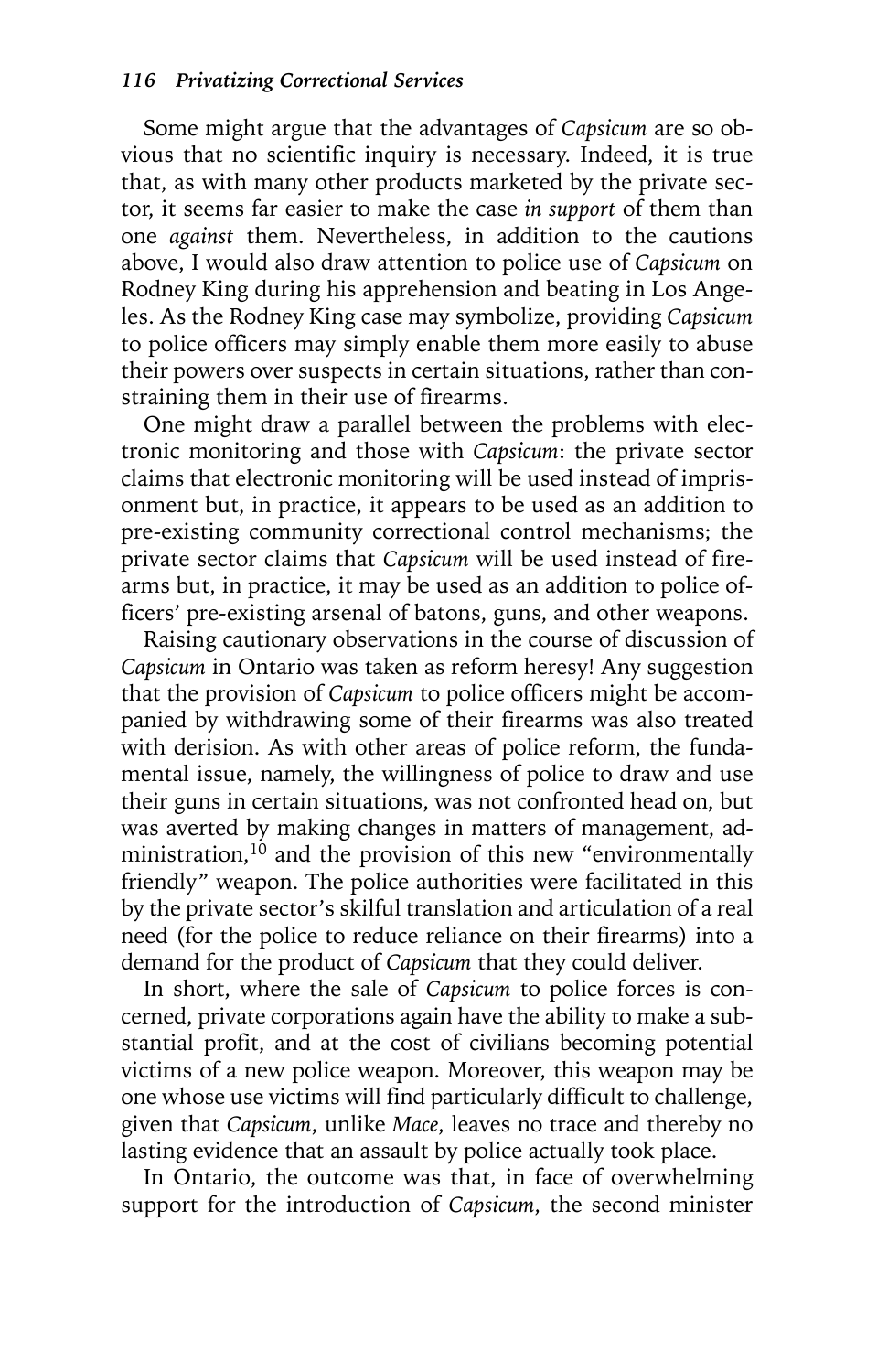with whom I worked gave his support for its use by police forces on a pilot basis. Subsequent to this, it is now common for police officers in Ontario to carry *Capsicum* along with their other weapons. Moreover, far from the availability of firearms to police being reduced, the years during which the provision of *Capsicum* was being initiated—that is, the early to mid-1990s—were a period when Ontario police successfully campaigned for more powerful firearms and bullets. Despite reformist rhetoric about reducing civilian injuries and fatalities as a result of police action, the 1990s thus far have seen an increase in both lethal, and supposedly non-lethal, weaponry provided to police.<sup>11</sup>

Overall, it appears likely that many jurisdictions will encounter the situation that has already been experienced in Ontario. The successful marketing of *Capsicum* by corporations has a lure that is difficult to resist, especially in its promise to reduce the use of force by police. Ironically, the use of *Capsicum* in practice may extend, and facilitate, the very phenomenon it claims to constrain.

#### *Corporate sales to individuals—from alarms to cellular phones*

In addition to selling their products and services to criminal justice systems, the private sector has also worked hard to create and respond to demands on the part of individuals. Perhaps the most familiar example of this is the marketing of burglar alarms and security devices to individual property owners. This has now reached the point where the installation of devices such as alarms and window locks has become a standard feature of middle-class and upper-class homes. This growing use of alarms and security devices has been given added impetus by some private insurance companies requiring their installation and use as a condition of getting insurance and making a claim.

In many European cities (e.g., Paris), entering the courtyards of many apartment buildings now requires knowledge of security access codes in order to pass through the main entrance. It is no longer possible as a stranger to simply wander in and admire the architecture of the buildings. Visiting someone at home requires not only ascertaining the precise location in advance but also a sometimes bewildering array of numbers in order to enter the courtyard, and then the door of the building being visited.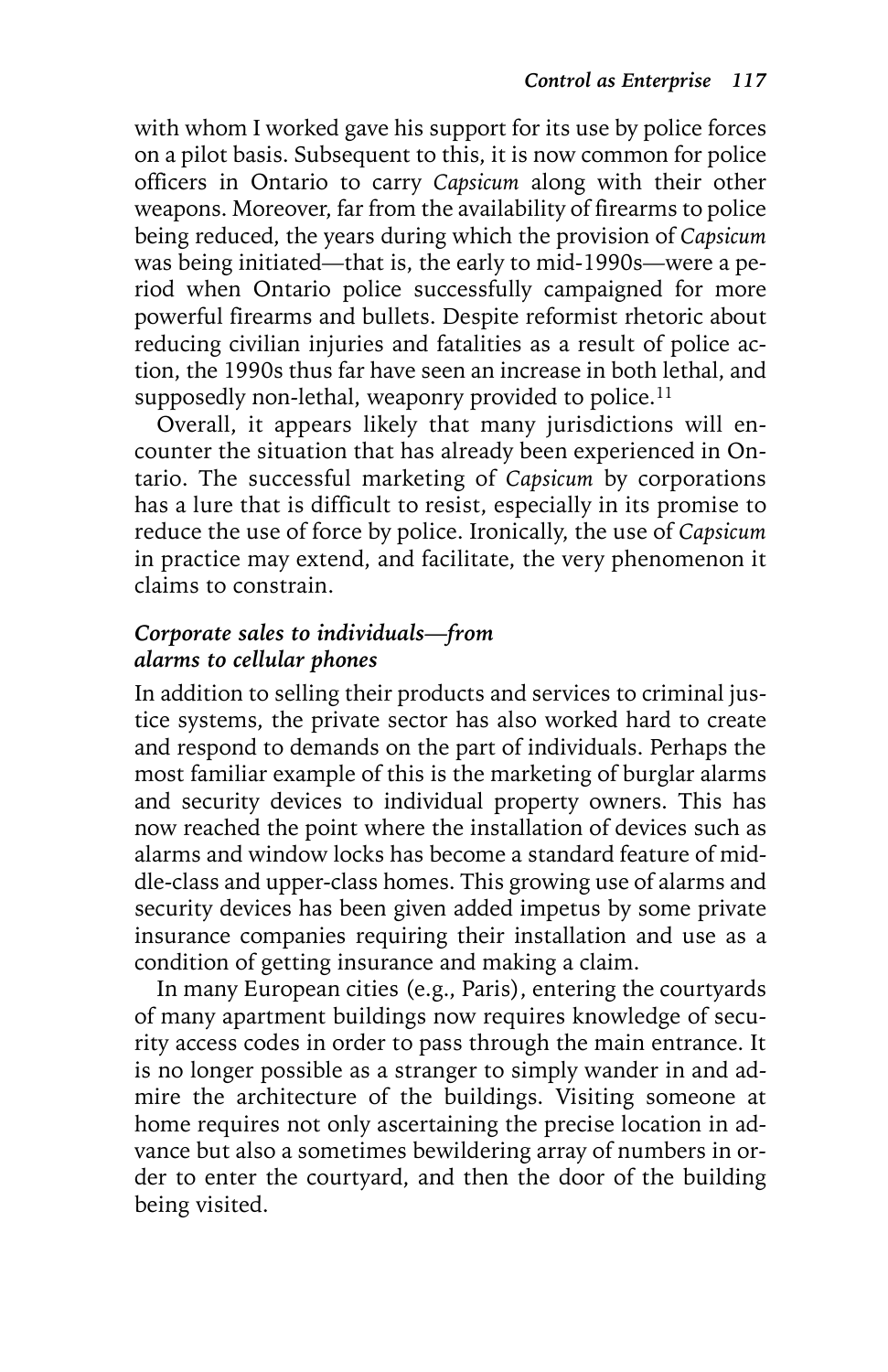Meanwhile, in some places in North America, where private security companies provide aggregate packages to whole communities who have joined forces in order to pay, it is no longer only individual homes or buildings but large geographical areas that have become private and inaccessible enclaves. In such areas, observes Davis (1990: 250) the "carefully manicured lawns ... sprout forests of ominous little signs warning 'Armed Response!'" And, as he further bemoans: "Anyone who has tried to take a stroll at dusk through a strange neighbourhood patrolled by armed security guards and sign-posted with death threats quickly realizes how merely notional, if not utterly obsolete, is the old idea of the freedom of the city."

As burglar alarms and security devices have become features taken for granted in many western homes, the private sector has recently sought to identify new possibilities for creating and responding to the security needs of various individuals. In the process, the range of products being marketed under the rationale of security has become more diverse. Here, the private sector's targeting of women as another market for *Capsicum* is a good example. Advertisements in women's magazines urge women to buy a *CapStun* gun with which to ward off, and incapacitate, potential assailants and attackers. Of course, the availability of the *CapStun* also has implications for the vulnerability of women (which are not mentioned by the private sector) in that assailants also have a new weapon which they can use in attacking women.12 Far from ameliorating crime and the fear of crime, the availability of *Capsicum* may exacerbate both.

Recently, the private sector has even managed to use fear of crime as a major theme in their marketing of cellular phones to women. Thus women are told to "buy a cellular phone and you need never be alone"; the implication is that if they can phone someone in time they may be able to prevent an attack. This marketing of goods to women deserves more analysis, as it illustrates very well the expertise of the private sector in identifying, capitalizing upon, and profiting from, a specific group's fear of crime. More analysis is also needed of the extent to which this kind of advertising and marketing reflects the vested interest of private companies not just in responding to the fears of women, but also in the creation and escalation of such fears, leading to an expansion of the potential clientele and profitability of the control industry.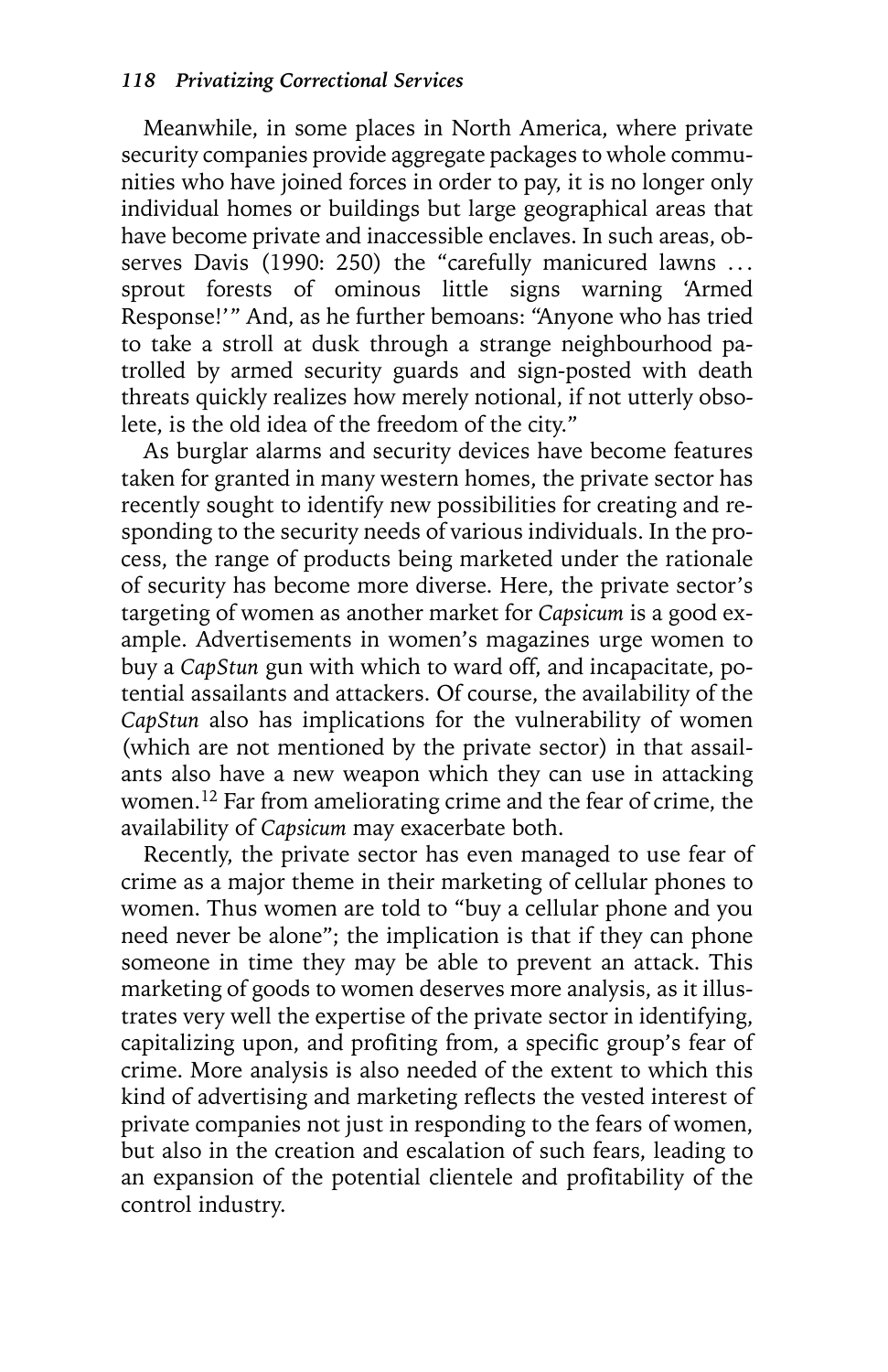#### Conclusion: the context and consequences of privatization

As the examples in this chapter illustrate, the corporate and commercial sector is greatly expanding its involvement in criminal justice and control. Economically and ideologically this sector is able to capitalize upon, and profit from, public fears of crime and the desire for security. In the enterprise culture of justice, the phenomenon of crime appears to be a never-ending resource from which governments and corporations profit in material and ideological ways. As Nils Christie (1994: 11) has observed: "Compared to most other industries, the crime control industry is in a most privileged position. There is no lack of raw-material, crime seems to be in endless supply. Endless also are the demands for the service, as well as the willingness to pay for what is seen as security."

While the corporate and commercial sector is profiting from privatization, its benefits for the public are far less clear. Many people's fears of crime can be disproportionately increased by the relentless emphasis upon the risks and dangers they face. Meanwhile, marginalized individuals and groups—the poor, the homeless, and those subject to the criminal justice system—experience more insidious and extensive forms of control. Both those who are supposedly threatened, and those who supposedly constitute a threat, are captive to the ideologies and practices of privatization.

Overall, privatization can be seen as a core component of what researchers have described as the "risk society" (Simon 1987; Beck 1992; O'Malley 1992). As explained by Ericson (1994):

Risk society is constituted by three logics ... First, there is a negative logic. Threats and dangers, and fears about them, are dealt with by the construction of "suitable enemies" (Christie 1986) and attendant negative labelling, denial, avoidance, and exclusion. Solidarity is based in a communality of fear ...

Second, there is a logic of controlling the irrational by rational means. Fear becomes a basis for rational action. People turn to experts to rationalize fears and make probability choices . ..

Third, there is a logic of insurance. The concept of risk is a neologism of insurance. In modernity the institution of insurance is central to the rationalization of risk . ..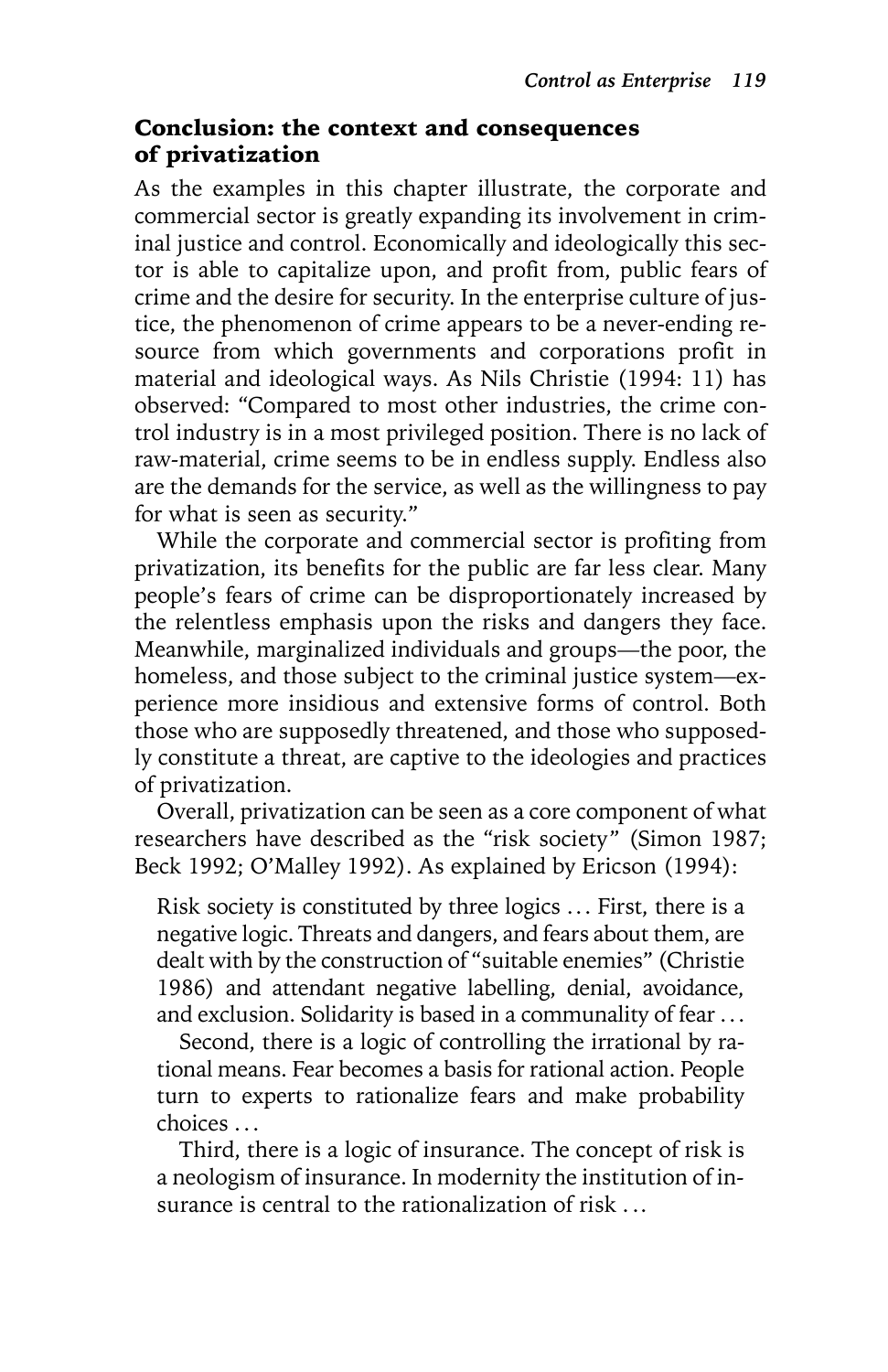Within the criminal justice sphere, the advancement of the risk society and of privatization go hand-in-hand. Moreover, as Brodeur (1995) has pointed out, it is the marketing and use of technological forms of risk-management that has recently predominated. The vending of electronic monitoring and *Capsicum* in Ontario testifies to this. Meanwhile, the more generalized use of technological forms of surveillance (ranging from electronically tagging bank cards, library cards, clothing, food, and other merchandise to the installation of cameras in bank machines) provides a situation where not only risks themselves—but also the means used to manage them—have become simultaneously omnipresent yet intangible.

The secret of the successful growth of the private sector lies in the iatrogenic nature of the risk society: when more emphasis is placed on risk, a greater sense of insecurity, and a growing demand for protective products, are the results. As Davis has observed "the market provision of 'security' generates its own paranoid demand" (1990: 224). Nor, given the entrepreneurial drive of the private sector, does there seem to be any discernible limit to this. For, as Christie notes: "Only rarely will those working in or for any industry say that now, just now, the size is about right. Now we are big enough, we are well established, we do not want any further growth. An urge for expansion is built into industrial thinking ... The crime control industry is no exception" (1994: 13).

The entrepreneurial character of the control industry requires more attention than it has received to date. Moreover, it is important that attention be given to its international and transnational aspects. For example, companies such as Corrections Corporation of America now operate not only in the United States, but also in Britain and Australia (Lilly and Knepper 1992; McDonald 1994; Moyle 1995). There are also reports that private companies are expanding their activities not only in Western jurisdictions, but also in Latin America and elsewhere. Companies concerned with policing and security have already made substantial inroads in eastern Europe (e.g., Group 4's provision of security in a major shopping centre in Prague, Czech Republic). Major security "fairs" are also being held in eastern European jurisdictions (e.g., in the Baltics) where companies are marketing their wares to governments, businesses, and individuals.13 Given central and eastern European countries' preoccupation with problems of crime following the collapse of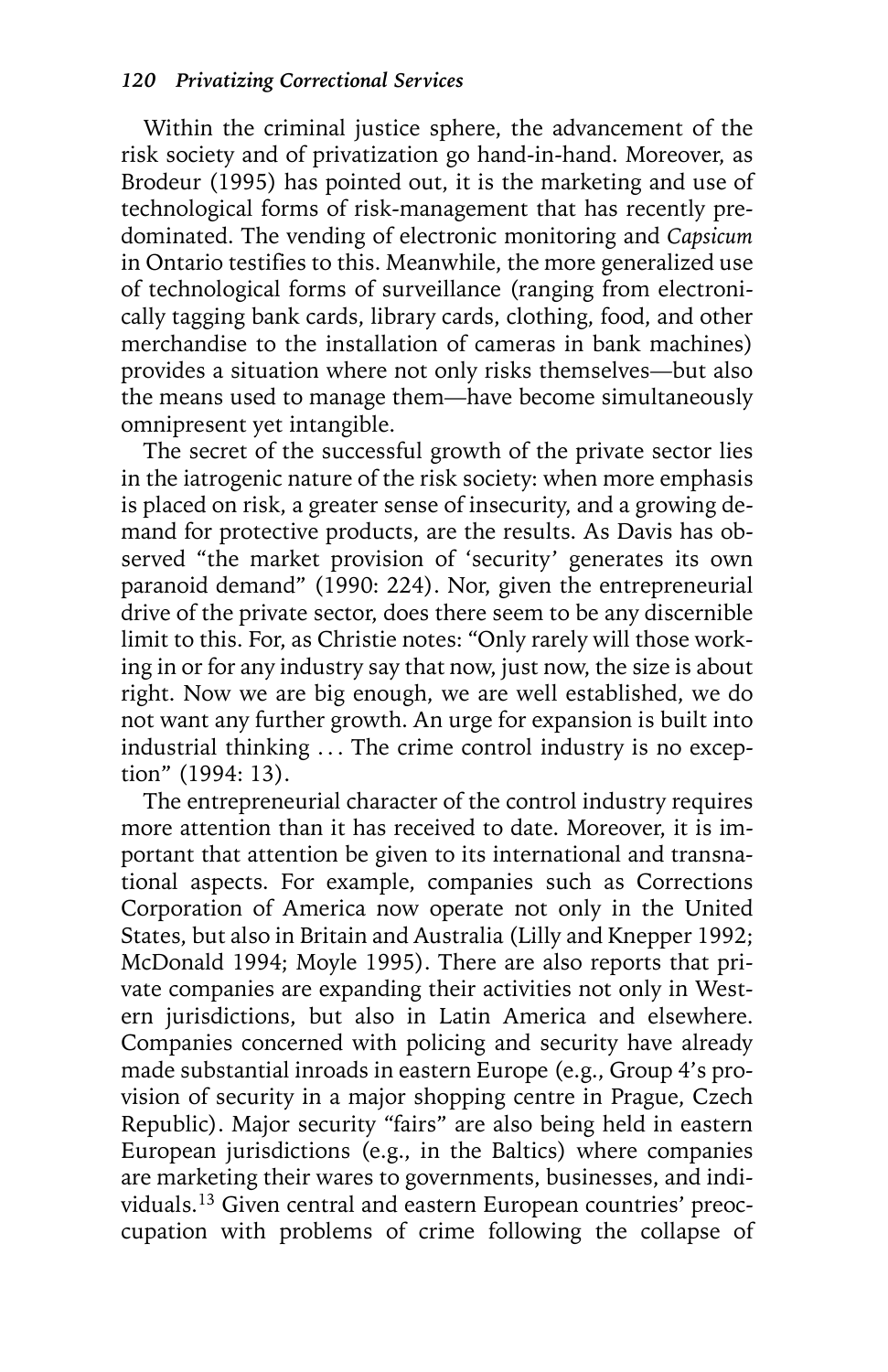communism, along with their economic adoption of privatization strategies, the region is providing the crime-control industry with vast new markets for its activities.

As well as examining the international aspects of the crimecontrol industry, more attention is needed to the changing activities of companies that used to provide security supplies to the military. As Lilly and Knepper observe, following the end of the Cold War, and "[w]ith defence contractors reporting declines in sales and the search for new markets pushing corporate decision-making, it should be no surprise to see increased corporate activity in criminal justice" (1992: 186–7). Where such companies previously profited from the risks and dangers associated with foreign enemies, they are increasingly turning their energy towards charting, and responding to, potential risks from within.

In sum, examination of the entrepreneurial core of the control industry helps to explain the rapid growth of privatization, as well as the advance of the "risk society." It also raises questions that are not only sociological, but also political and ethical. In face of the ideology and practices of privatization, basic questions about values, human rights, and justice often get left behind. Privatization deflects attention from, and distorts perceptions of, real social problems. Perhaps the greatest challenge facing researchers in this field is to maintain a humanitarian focus on the consequences of privatization—despite its own rational, utilitarian, and managerial discourses.

## Acknowledgments

I thank Nils Christie and Hedda Giertsen (University of Oslo), Lode van Outrive (Katholieke Universiteit Leuven), and Philippe Robert (CESDIP/CNRS, Paris) for their critical and helpful comments on an earlier draft of this article. The 1993 Annual Conference of the European Group for the Study of Deviance and Social Control, "Control as Enterprise," held in Prague, Czech Republic, provided the stimulus for this article. I thank members of the European group for discussing and debating related issues with me. This article first appeared in French in *Déviance et Société* 20, 2 (1996): 103–18.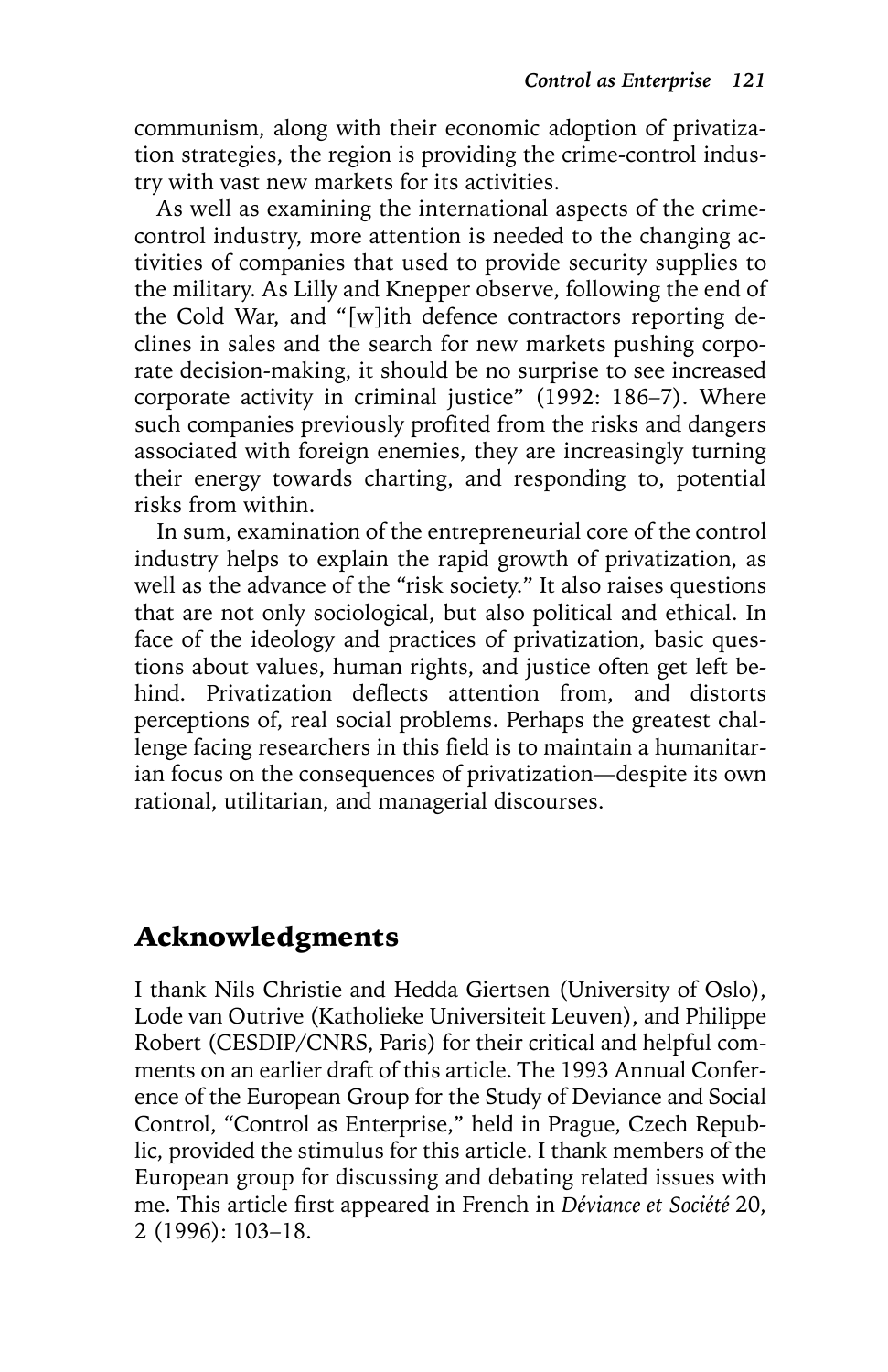### Notes

- 1 A good overview of the range of products being sold and of the marketing techniques used can be had from reviewing advertisements in the American professional magazine *Corrections Today*. Consider, for example, the following extract from an advertisement for protective clothing (quoted in Christie 1994: 97): "Some inmates would love to stab, slash, pound, punch and burn you. But they won't get past your S.T.A.R. Special Tactical Anti-Riot Vest."
- 2 The size of prison population in the United States is astounding. Approximately 50 percent of the prison population consists of black people. Translated into rates proportionate to population, the imprisonment rate in the United States in the early 1990s was over 500 per 100,000 population. By comparison, the rate in Canada in the early 1990s stood at approximately 115 per 100,000 population, and that in the countries of member states of the Council of Europe varied from around 100 per 100,000 population (e.g., in Britain) to as low as between 40 and 50 per 100,000 population (e.g., in Iceland and the Netherlands) (Miller 1996; Mauer 1995).
- 3 At present, less than 5 percent of North American prisons are actually run by the private sector. Ironically, although most media discussions of privatization and prisons focus on the phenomenon of the "private prison," such institutions are rare. Rather, the provision of goods and services to prisons and prison construction are more common and lucrative. Nonetheless, privately run prisons are a crucial topic, as this sector of the market currently holds the most potential for the private sector to expand their activities. For discussions of the issues raised by private prisons in the United States, Britain, and Australia, see Shichor 1995, James *et al*. 1997, and Harding 1997.
- 4 The province of Ontario has a population of over 10 million people.
- 5 The New Democratic Party (Canada's social democratic party) formed a "new" government not only because it had just won an election but also because this was the first time that the NDP had achieved a majority government in the province of Ontario. In the summer of 1995, the NDP were defeated by the Progressive Conservative party, a party that is far more explicitly committed to privatization strategies in all spheres of government.
- 6 In some cases, offenders are required to be at home at set times and to be at work at others (where probation and parole officers periodically check on them). At the moment, while electronic monitoring devices allow the offender's presence in a residence to confirmed, the devices are not able to "track" the offender's movements once he leaves the site. Companies are working on developing technology that will allow such "tracking" to be undertaken (see Hoshen et al. 1995).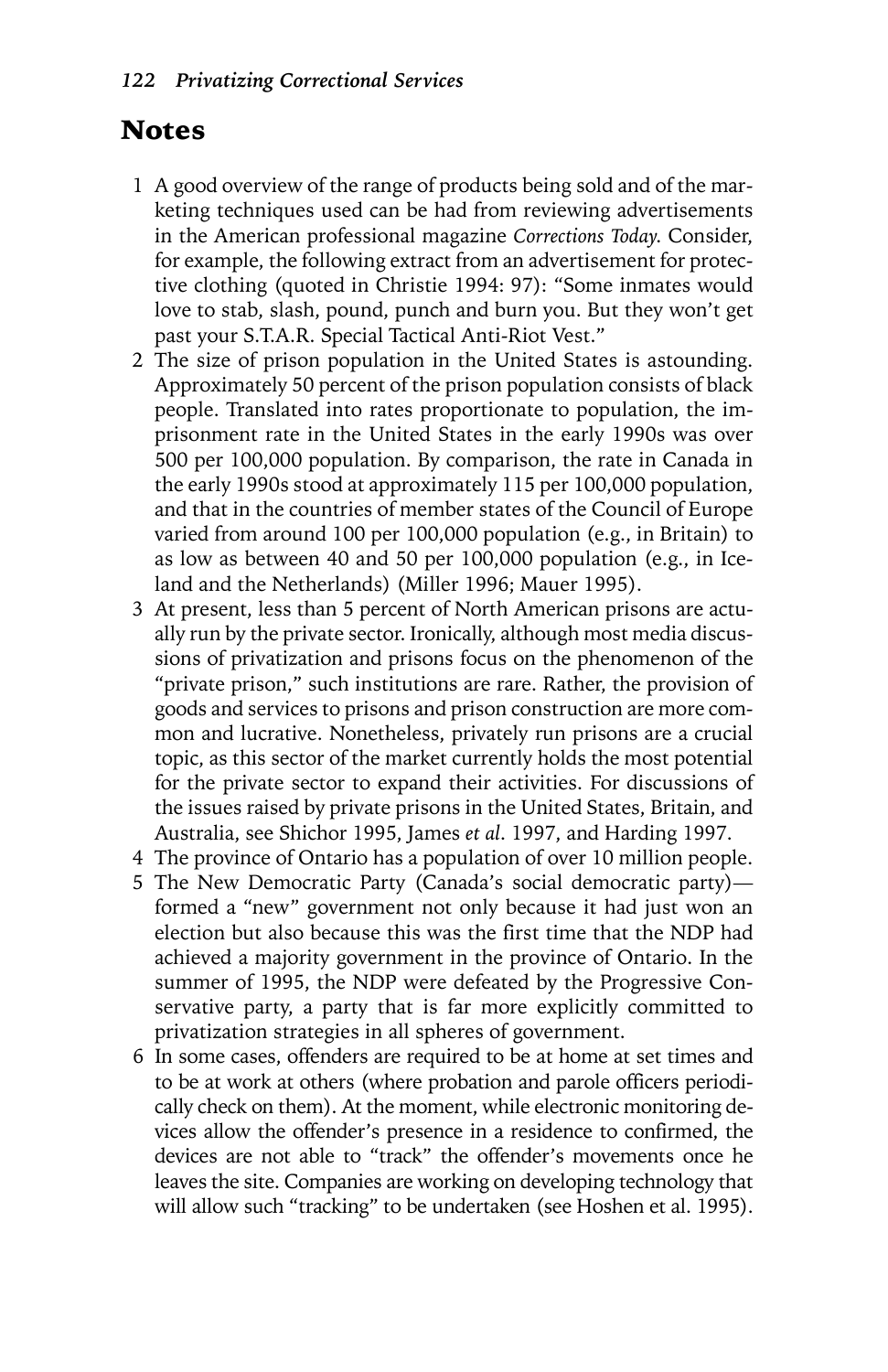- 7 For some debates about the use of imprisonment and community programs, see Cohen 1985; Landreville 1995; McMahon 1992; Ratner 1987.
- 8 *Mace* is a chemical product that, when sprayed, can also immobilize the victim. Unlike *Capsicum*, *Mace* leaves stains on the victim's body and clothing. It appears that *Mace* is routinely used to quell inmates in prisons in Canada and elsewhere (although this is an issue that has not been extensively documented or researched).
- 9 For an excellent historical account of how it was claimed that the introduction of items such as the telephone, police radios, and police patrol cars would help solve the problem of crime and assist supervisors in maintaining control over police officers, and of how such methods have not accomplished their stated goals, see Rubinstein 1973.
- 10 Among the reforms initiated as a response to the legitimacy crisis arising from police shootings was the requirement that police officers fill out a new form on occasions when they draw their guns.
- 11 Meanwhile, research on the purported benefits of *Capsicum* in reducing harms experienced by civilians as a result of police actions continues to be needed. For example, in Ottawa in early 1995, a man drowned when he ran into a river after he had allegedly been sprayed with *Capsicum* by the police.
- 12 By the same token, the availability of *Capsicum* to the population at large also has implications for its effectiveness in the context of policing as discussed above. While the police may also feel empowered by their possession of *Capsicum*, its wider availability also makes them vulnerable to another form of attack.
- 13 For general accounts of crime and criminal justice in eastern Europe, see Joutsen (1992, 1993) and McMahon (1995).

# Bibliography

- Adamson, C. (1983). Punishment after Slavery: Southern State Penal Systems, 1865–1890. *Social Problems* 30: 555-69.
- Beattie, J. (1986). *Crime and the Courts in England, 1660–1800*. Princeton, NJ: Princeton University Press.
- Beck, U. (1992). The Risk Society. London: Sage.
- Boon, K. (1993). La fonction d'enquête dans le secteur privé: développements et conséquences pour les polices publiques. *Déviance et Société* 17, 2: 185–208.
	- ——— (1995). Les acteurs de l'enquête privée des Compagnies d'Assurances. *Déviance et Société* 19, 2: 169–84.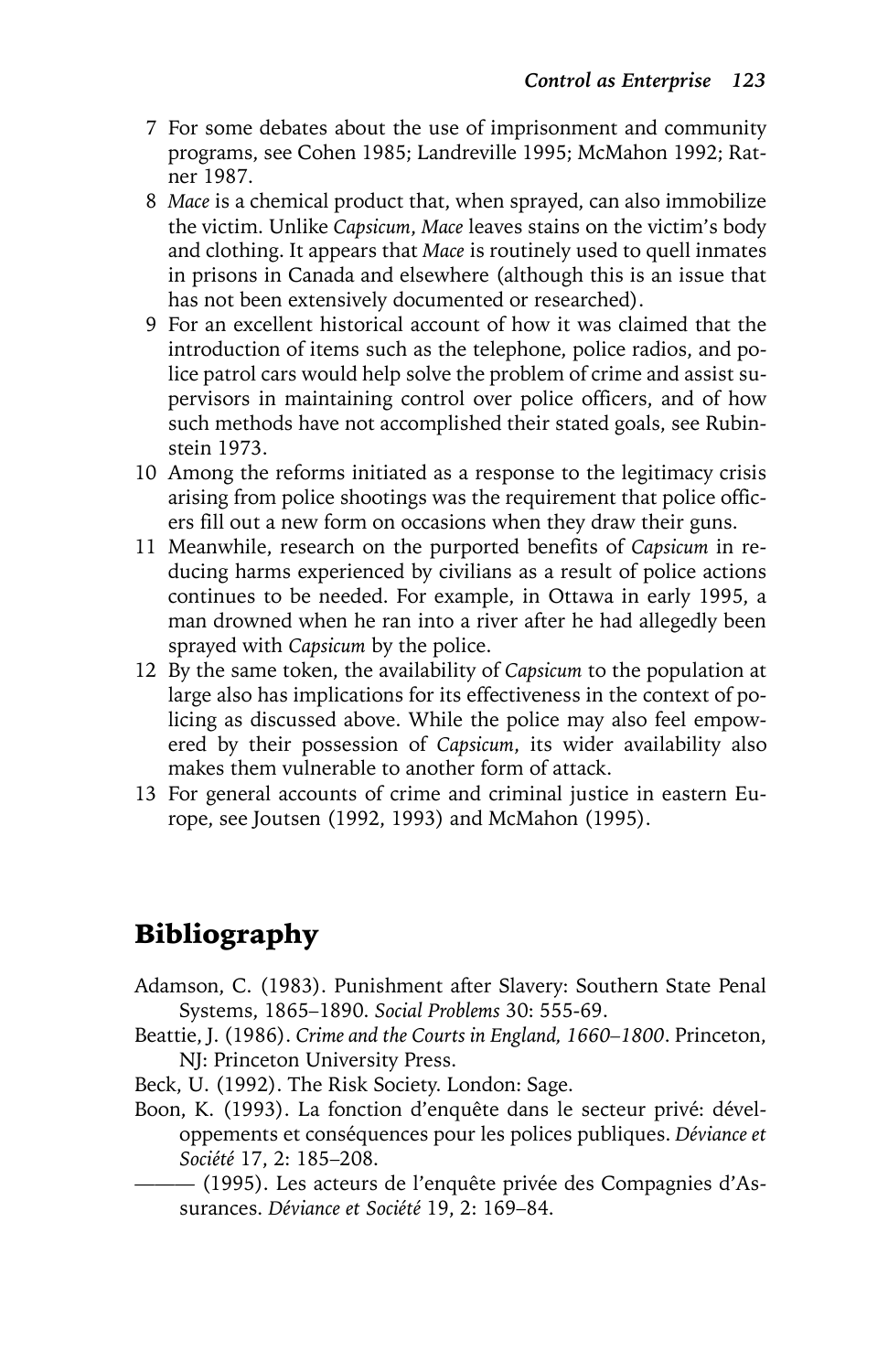- Brodeur, J-P. (1995). Le contrôle sociale: privatisation et technocratie. *Déviance et Société* 19, 2: 127–47.
- Carriere, K., and R.V. Ericson (1989). *Crime-Stoppers: A Study in the Organization of Community Policing*. Centre of Criminology, University of Toronto.
- Christie, N. (1994). *Crime Control as Industry: Towards GULAGS, Western Style*. London, Routledge.

——— (1986). Suitable Enemies. In H. Bianchi and R. van Swaaningen (eds), *Abolitionism: Towards a Non-Repressive Approach to Crime* (Amsterdam: Free University Press): 42–54.

——— (1977). Conflicts as Property. *British Journal of Criminology* 17: 1–14.

Cikins, W.I. (1994). Partial Privatization of Prison Operations: Let's Give It a Chance. In G.W. Bowman, S. Hakim, and P. Seidenstat (eds.), *Privatizing Correctional Institutions* (New Brunswick, NJ: Transaction): 13–18.

- Cohen, S. (1985). *Visions of Social Control: Crime, Punishment and Classification*. Cambridge: Polity.
- Cunningham, W.C., J.J. Strauchs, and C. W. van Meter(1990). *Private Security Trends, 1970-2000*. [The Hallcrest Report]. Boston: Butterworth-Heinemann.
- Davis, M. (1990). *City of Quartz*. New York: Verso.
- Ericson, R.V. (1994). The Division of Expert Knowledge in Policing and Security. *British Journal of Sociology* 45, 2: 149–75.

Ericson, R.V., M.W. McMahon, and D.G. Evans (1987). Punishing for Profit: Reflections on the Revival of Privatization in Corrections. *Canadian Journal of Criminology 28,* 4: 355–87.

Fairchild, P. (1994). The Emerging Police Complex: Hoogenboom and Australian Inter-Agency Cooperation. *The Australian and New Zealand Journal of Criminology* 27, 2: 111–32.

Feeley, M. (1991). The Privatization of Prisons in Historical Perspective. *Criminal Justice Research Bulletin* 6, 2: 1-10.

Harding, R.W. (1997). *Private Prisons and Public Accountability*. Buckingham: Open University Press.

- Hatry, H.P., P.J. Brounstein, and R.B. Levinson (1994). Comparison of Privately and Publicly Operated Corrections Facilities in Kentucky and Massachusetts. In G.W. Bowman, S. Hakim, and P. Seidenstat (eds.), *Privatizing Correctional Institutions* (New Brunswick, NJ: Transaction): 193–212.
- Hood, R., ed. (1988). *Crime and Criminal Policy in Europe*. University of Oxford, Centre for Criminological Research.
- Hoogenboom, A.B. (1991). Grey Policing: A Theoretical Framework. *Policing and Society* 2: 17–30.
- Hoogenboom, A.B, and L. Morre (1988). Des paradoxes du contrôle d'État sur l'industrie de la securité privée: la legitimation et la naissance d'un complexe d'organismes policiers? *Déviance et Société* 12, 4: 391–400.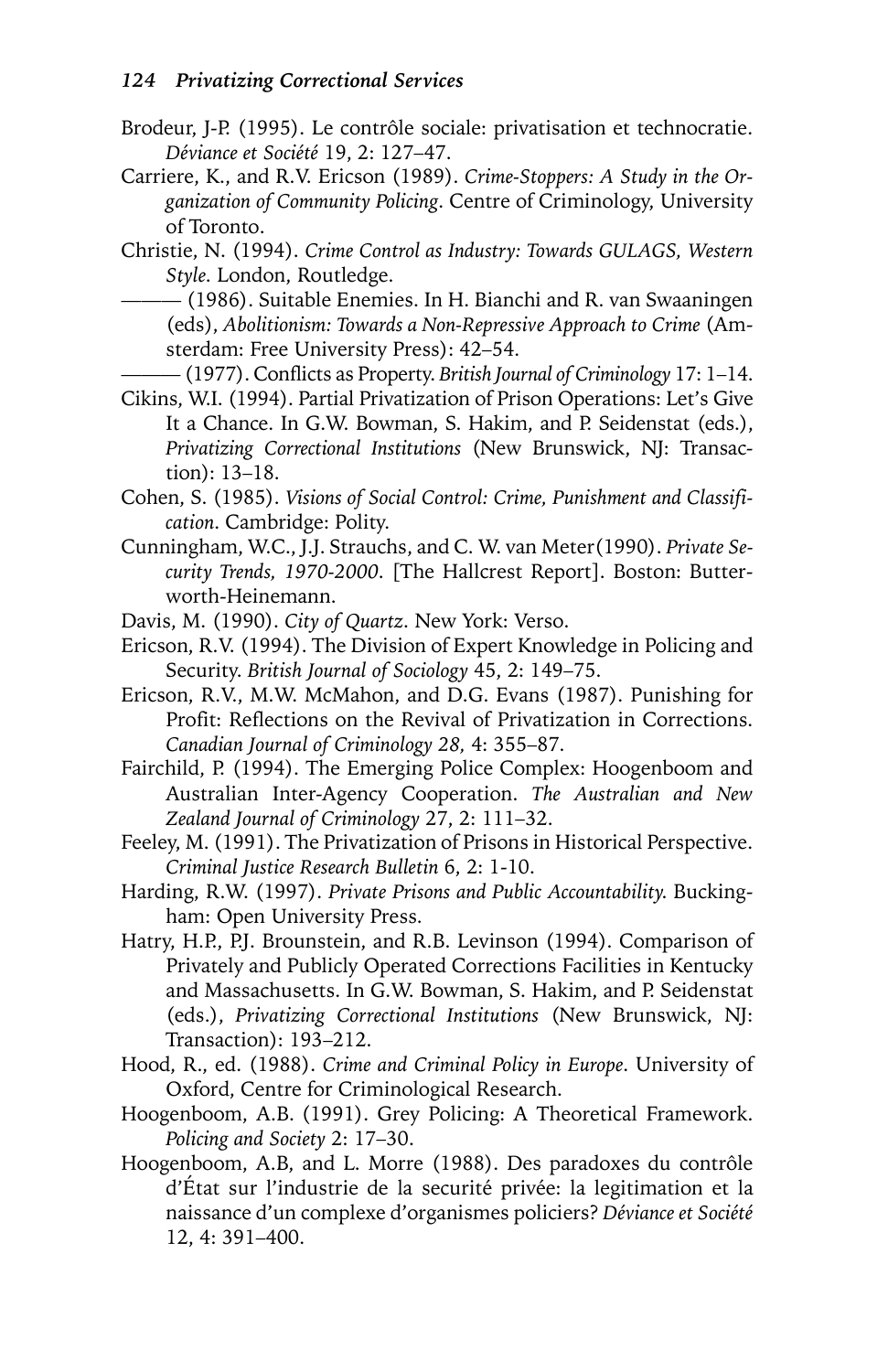- Hoshen, J., J. Sennott, and M. Winkler (1995). Keeping Tabs on Criminals. *Journal of Offender Monitoring* 7, 3: 1–7.
- Hulsman, L., and J. Bernat de Celis (1982). *Peines perdues: le système pénal en question*. Paris: Le Centurion.
- James, A.L., A.K. Bottomley, A. Liebling, and E. Clare (1997). *Privatizing Prisons: Rhetoric and Reality*. London: Sage.
- Johnston, L. (1992). *The Rebirth of Private Policing*. London: Routledge.
- Joutsen, M. (1992). Crime and Crime Control in Central and Eastern Europe. Paper presented at the Annual Meeting of the American Society of Criminology, New Orleans (November).
- ——— (1993). Organized Crime in Eastern Europe. *Criminal Justice International* 9, 2: 11–18.
- Landreville, P. (1995) Prison Overpopulation and Strategies for Decarceration. *Revue canadienne de criminologie* 37, 1: 39–60.
- Lilly, J.R. (1991). Power, Profit, and Penalty: A Beginning. Unpublished presentation at the 50th annual meeting of the American Society of Criminology (San Francisco).
- Lilly, J.R., and P. Knepper, P. (1991). The Corrections-Commercial Complex. *The Angolite* 16, 4: 45–58.
	- ——— (1992). An International Perspective on the Privatisation of Corrections. *The Howard Journal* 31, 3: 174–91.
- Mainprize, S. (1992). Electronic Monitoring in Corrections: Assessing Cost Effectiveness and the Potential for Widening the Net of Social Control. *Canadian Journal of Criminology* 34: 161–80.
- Mauer, M. (1994). The Fragility of Criminal Justice Reform, *Social Justice* 21, 3: 14–29.

- McCullough, H.L., and T.S. MaGuigan (1994). Proving Privatization Works. In G.W. Bowman, S. Hakim, and P. Seidenstat (eds.), *Privatizing Correctional Institutions* (New Brunswick, NJ: Transaction): 157–61.
- McDonald, D.C. (1994). Public Imprisonment by Private Means: The Re-emergence of Private Prisons and Jails in the United States, the United Kingdom, and Australia. *British Journal of Criminology* 34 (special issue): 29–48.
- McMahon, M.W. (1992). *The Persistent Prison? Rethinking Decarceration and Penal Reform*. Toronto, University of Toronto Press.
	- ——— (1995). Crime, Justice and Human Rights in the Baltics. HEUNI Papers #5. Helsinki: The European Institute for Crime Prevention and Control Affiliated with the United Nations.
- Miller, J. (1996). *Search and Destroy: African American Males in the Criminal Justice System*. Cambridge: Cambridge University Press.
- Moyle, P. (1993). Privatisation of Prison in New South Wales and Queensland: A Review of Some Key Developments in Australia. *The Howard Journal* 32, 3: 231–50.

<sup>——— (1995).</sup> The International Use of Incarceration. *The Prison Journal* 75, 1: 113–23.